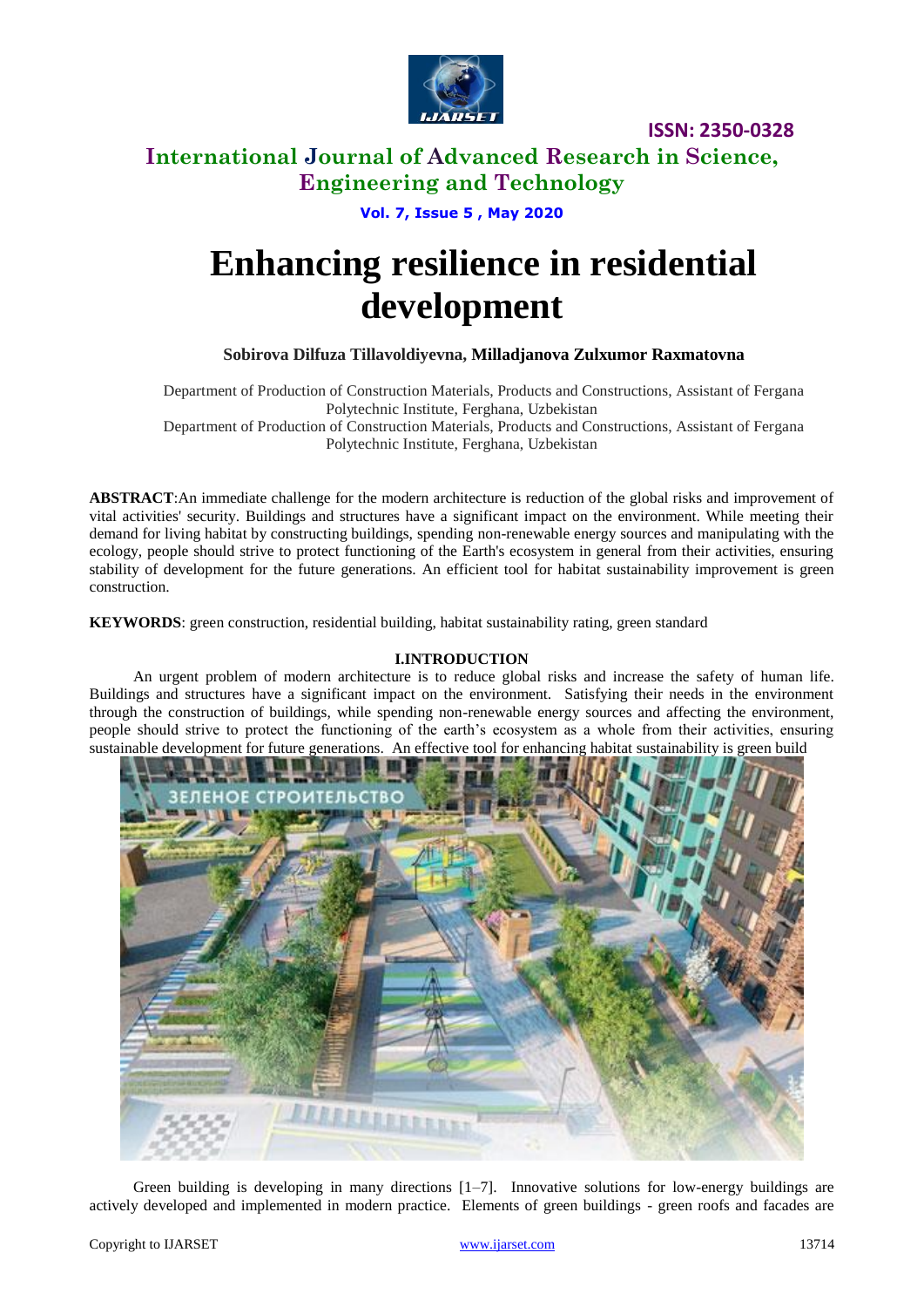

# **International Journal of Advanced Research in Science, Engineering and Technology**

#### **Vol. 7, Issue 5 , May 2020**

constantly being improved. The sustainable architecture of the city is being formed. Improving energy efficiency during the thermal renovation of civil buildings and their facade systems is of extremely practical importance. To more fully and accurately take into account the consumer characteristics of buildings, new rating systems for assessing the sustainability of the environment are being developed.

Define ways to improve the sustainability of the habitat in residential development.

Object of study

We will study a fragment of residential development with 5-story brick buildings of mass series 1–447 in Volgograd (Fig. 1). Such buildings were built in the late 1960s according to a standard design and have the following basic consumer properties.



Picture 1. Typical five-story building of a series 1-447 (Volgograd)

Advantages:

• Location in areas with good infrastructure and transport accessibility.

• Increased insulation of apartments from aircraft noise due to the massive separation of load-bearing walls and concrete slab.

• No load-bearing walls inside the apartment, which opens up opportunities for redevelopment of apartments.

• The presence of balconies.

• The presence in the apartment closets.

• High reputation among the population due to increased service life of brick buildings (at least 100 years). Disadvantages:

- Interconnecting living rooms in two and three-bedroom apartments.
- Small kitchen area (less than 8 m2).
- Narrow wall and floor in the stairwells.
- In most cases one-sided orientation of apartments to the horizon.
- Shortage of three-bedroom apartments due to the use of a shortened ordinary block sections.
- Reduced insulating properties of the enclosing structures.

On the basis of the analysis of consumer properties multifamily residential buildings this series the conclusion about the need to improve the sustainability of the environment.

Methods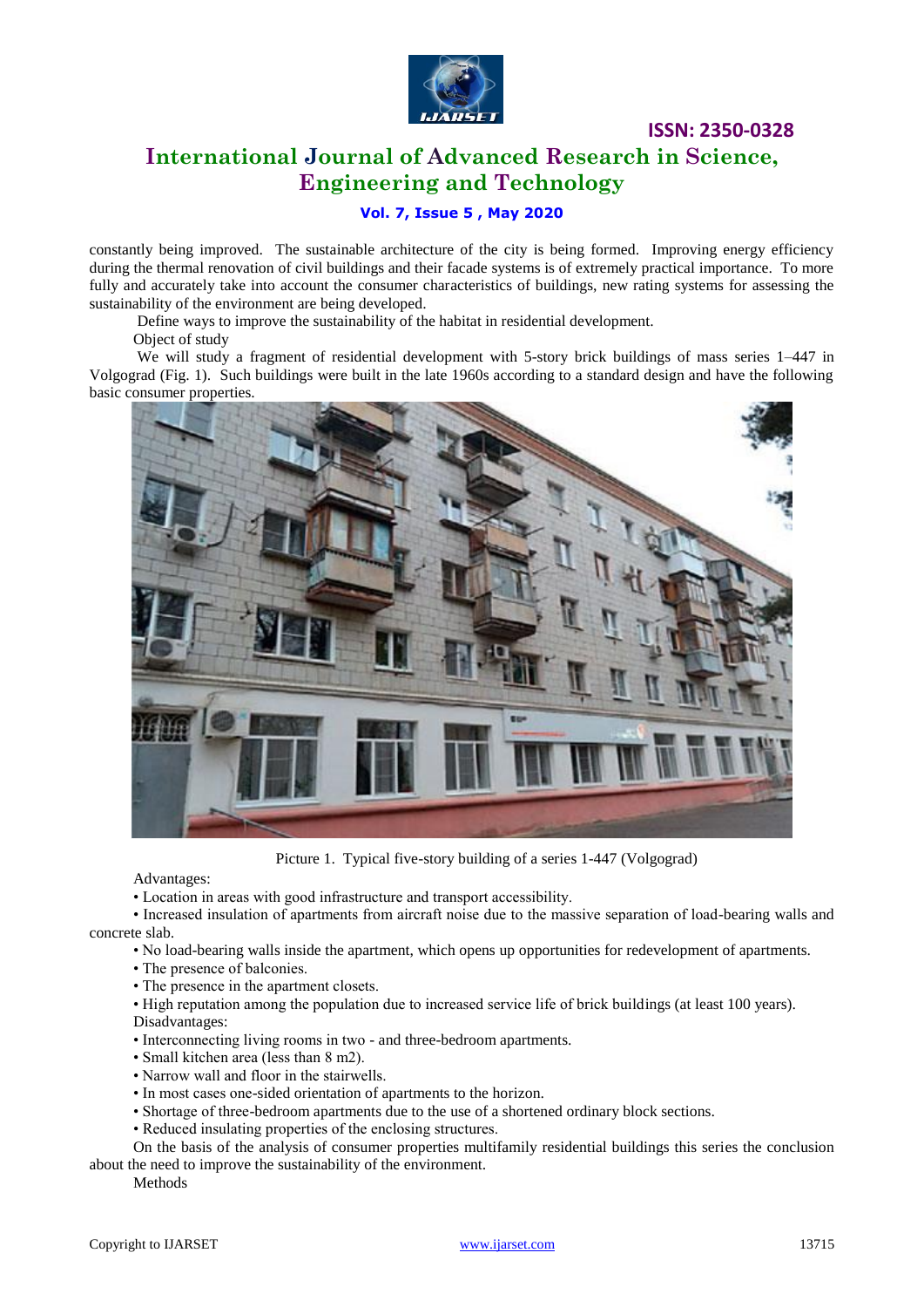

# **International Journal of Advanced Research in Science, Engineering and Technology**

#### **Vol. 7, Issue 5 , May 2020**

Rating estimation of sustainability of the environment in residential areas made on the basis of STO NOSTROY 2.35.4–2011 "Green building. Residential and public buildings. Rating system of the sustainability of the environment" [7].

Requirements of the rating system is aimed at reducing energy consumption, use of untraditional, renewable and secondary energy resources, rational water consumption, reduction of harmful impacts on the environment in the process of construction and operation of buildings, including the local area while ensuring a comfortable living environment and adequate economic profitability of architectural, constructive and engineering solutions.

The specified standard:

• defines the principles, categories, evaluation criteria, sustainability indicators of habitat, as well as weighting the indicator values for purposes of rating of the object;

• contains a system of benchmarks (indicators), which, if necessary, adjusted factors, and are supplemented by parameters that reflect regional or local climate, energy, economic, social and object features;

• establishes classes of sustainability of the environment for constructed, reconstructed or renovated residential and public buildings, as well as their design documentation.

The standard applies to all categories of designed, built and commissioned residential and public buildings of various functional purposes.

The sustainability of habitat in the system is estimated by a set of ten basic categories (Fig. 2). The greatest specific weight in this system, as can be seen from Fig. 2, has a category of "energy Saving and energy efficiency".



|          | comfort and quality of the external environment   |
|----------|---------------------------------------------------|
|          | quality of architecture and object planning       |
|          | quality and ecology of the internal environment   |
|          | quality of sanitary protection and waste disposal |
|          | rational water use                                |
| $\sigma$ | energy saving and energy efficiency               |
|          | use of alternative and renewable energ            |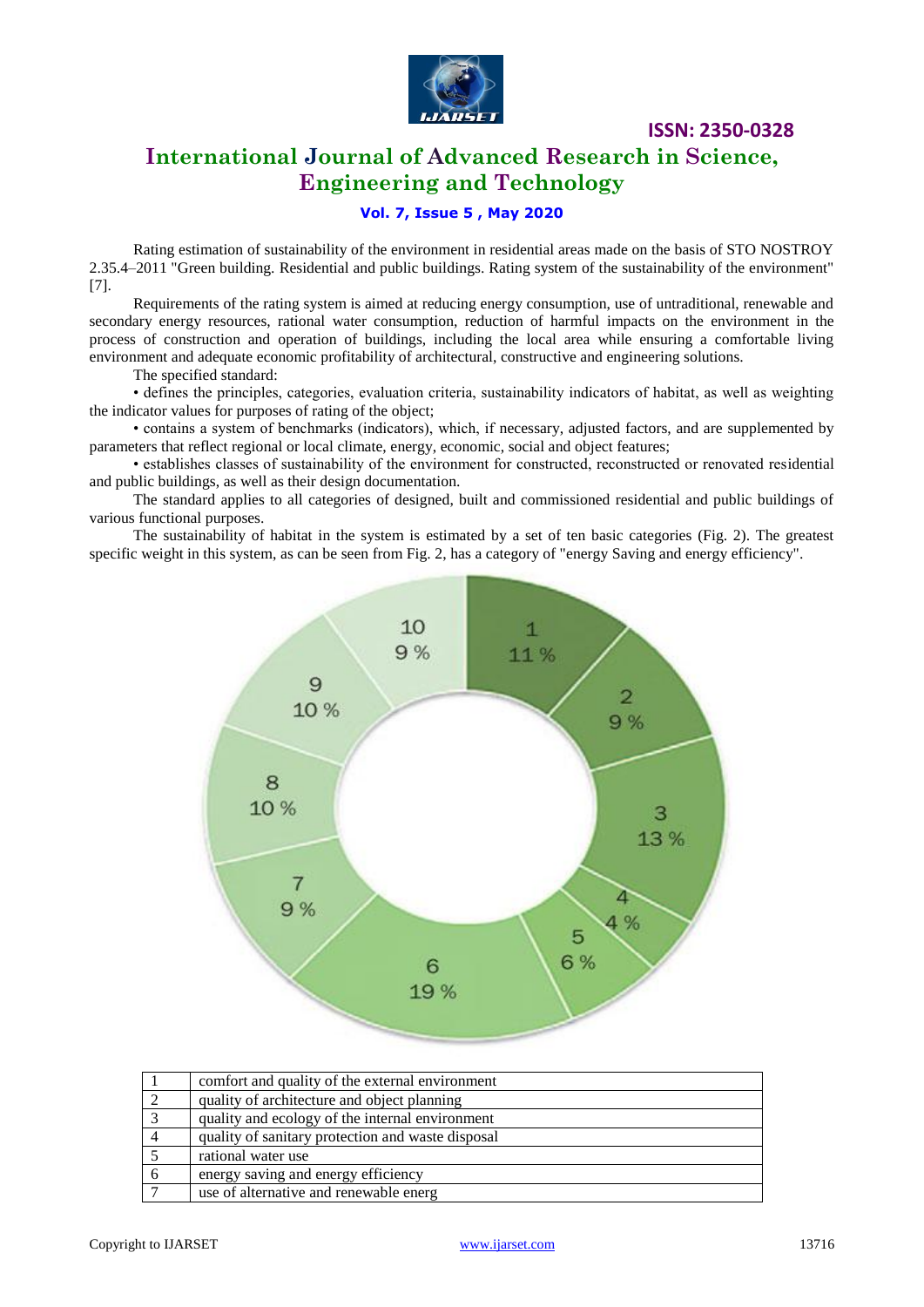

# **International Journal of Advanced Research in Science, Engineering and Technology**

**ISSN: 2350-0328**

#### **Vol. 7, Issue 5 , May 2020**

| ecology of building, operation and disposal of the facility |
|-------------------------------------------------------------|
| economic efficiency                                         |
| quality of preparation and project management               |

Figure 2 Basic categories of habitat sustainability [7]

Each category is represented by a separate group defining its criteria. Each of the criteria is expressed by one or a group of indicators. Each indicator has its numerical determination as a parameter, parametreleri series or parametrului characteristics, which corresponds to a point value. The sum of scores by criteria defines the point value of the category as a whole.

The sum of the scores of all the categories determines the overall (integral) value of the stability of the quality of the environment, the numerical value of which is denoted as S-factor (Sustainability factor).

Final rating assessment of the sustainability of the environment is based on the total S-factor. Depending on the amount of points scored by the definition of the S-factor project (building) is assigned the grade of sustainability of the environment.

The system of rating estimation of sustainability of the environment is an innovative tools that stimulate green building.

Results and discussion

According to the analysis of the basic categories of rating systems were outlined policy recommendations to improve the sustainability of the environment of the object of the research: the improvement of the local area, the structuring of the domestic space, creating Parking spaces for vehicles, availability of Parking spaces for people with limited mobility, accommodation of bike lanes on residential areas, the design of Parking areas for bicycles and prams, the establishment of a water environment on the territory of the domestic space, the location of separate waste containers, insulation of external enclosing structures of buildings, the superstructure of the building through the attic (Fig. 3A), the deployment of elements of the solar systems on the roof of the building (Fig. 3b) and on the railings of the balconies.



Figure 3 Examples of increasing the stability of the living environment of an object: a) a superstructure of a building using the attic, b) placement of solar elements on the roof of a building

Based on a comprehensive assessment by the authors of the urban development potential of the considered building fragment, calculations of insolation and natural light, assessing the availability of infrastructure, determining the architectural, planning, structural and engineering characteristics of buildings, calculating the geometric, heat engineering and energy indicators of buildings, a rating assessment of the stability of the environment (fig. 4).

The calculation established that, before increasing the stability of the habitat, residential buildings on the construction site have class E (S-factor is 209 points). After increasing the sustainability of the habitat, a class upgrade to level C is expected (S-factor is 341 points).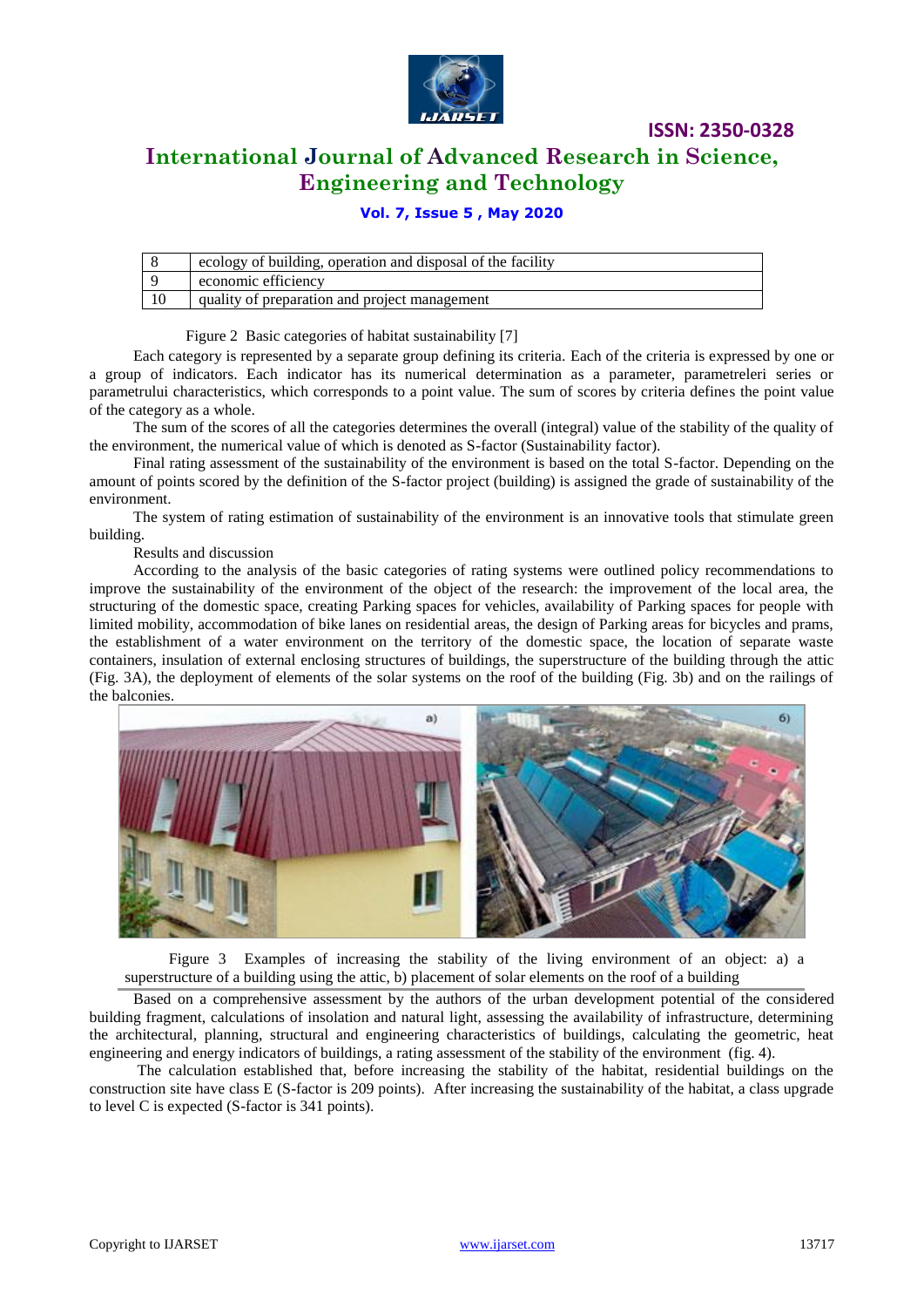

# **International Journal of Advanced Research in Science, Engineering and Technology**

#### **Vol. 7, Issue 5 , May 2020**



(1-Х - базовые категории, 1-46 - критерии [7]): 1 - до повышения устойчивости; 2 - после повышения устойчивости; 3 - согласно [7]

#### Figure 4. U.S.A Energy Efficiency Criteria

Thus, the principal paths outlined by the authors create wide opportunities for increasing the sustainability of the living environment in residential buildings with mass series 1–447 in order to preserve the quality of the environment for future generations.

Conclusion

Based on the results of studies based on a calculated assessment of the sustainability of the environment in the development of residential 5-story brick buildings of mass series 1–447 in Volgograd, the following main conclusions are formulated:

• Prior to increasing the sustainability of the living environment, residential buildings on the construction site have class E (S-factor is 209 points).

• After increasing the sustainability of the habitat, a class upgrade to level C is expected (S-factor is 341 points).

• Systematization and synthesis of data on green building allow us to outline the principal ways to increase the sustainability of the living environment in the building and maintain the quality of the environment for future generations.

#### **REFERENCES**

1. Design Engineer and Recipient of Pod Editorial Professor Poo enko N.E. pg no: 05-09.

2. Drozdov V.F. Sanitary engineering of buildings M Stroizdat 1997 pg no: 15-20.

3. Theological V.N. etc. Auto and ventilation M Stroizdat 1990 pg no: 13-15.

4. Drozdov V.F. Outlet and ventilation, frequency 1 and frequency 2 pg no: 126-129.

5. G.G. Ignazarov, Regional Aircraft, Heating and Ventilation, M Stroyizdat 1998 pg no: 129-136.

6. Theological V.N. Output and ventilation of frequency 1 and frequency 2 pg no: 98-108

7. V.I. Bogoslovsky and A.N. Scanavi Heating Moscow 1991 pg no: 66-83

8. K.V. Tikhomirov General heating engineering, diesel gas production and ventilation 1991 pg no: 156-178.

9. V.M. Gusev et al. Heating, ventilation, ventilation and air conditioning Leningrad 1991 pg no: 56-98.

10. Shekin R.V. and others. Kiev "Budivalnik" 1998 pg no: 33-42.

11. I.V. Prozorov G.I. Nikolodze, A.V. Minaeva "Hydraulics, water supply and sewerage" M. "Vkshaya school" 1990 pg no: 52-58.

12. V.I. Kalisun, V.S. Kedrov, Yu.M. Laskov, P.V. Safonov "Hydraulics, Water Treatment and Sewerage" M. "Stroyizdat" 1990 pg no: 78-92.

13. V.S. Kedrova, E.N. Levevnova "Plumbing equipment", M. "Stroyizdat" 1999 pg no: 25-26.

14. The methodology of water supply for the course "Waterproofing and wastewater treatment and monitoring", Ferghana 1994 / Abduganiev NK, Khusanov N.Kh. / pg no: 96-101.

15. SNIP 2.04.01 - 85 "Intravenous plumbing and sewing system".

16. SNIP 2.04.02 - 84 "Water supply and water supply".

17. SNIP 2.04.03 - 85 "Sewerage, sewerage and solar services"

18. Engineer for repair and maintenance. Under the red. NOT. Pashenko 1991 pg no: 39-41.

19. Water supply and sewerage. T.T. Tursunov, N.K. Abduganiev. Ferghana 2001 pg no: 168-173.

20. Mamatov Vaxidjon Shuhratovich, "solar power" international journal of advanced research in science, engineering and technologyvolume 6, issue 12, december 2019 pp 12006-1201

21. Sobirova Dilfuza Tillavaldievna, "features of installing the circulation pump" international journal of advanced researchers in scence, engineering and technology volume 6.issue 12, December 2019 issn: 2350-0328

22. Nigmatov Ulugbek Zhurakuzievich leduyushchaya LXIX Mejdunarodnaya nauchno-prakticheskaya konferentsiya Conference «International Scientific Review of the Problems and Prospects of Modern Science and Education» provoditsya 21.05.2020 g. Collection in the USA (Boston. USA). Stati prinimayutsya to 16.05.2020 g. Svobodnoe citirovanie pri ukazanii avtorstva: https://scientificconference.com/h/sborniki/tekhnicheskie-nauki/2180-analysis-of-solar-radiation.html